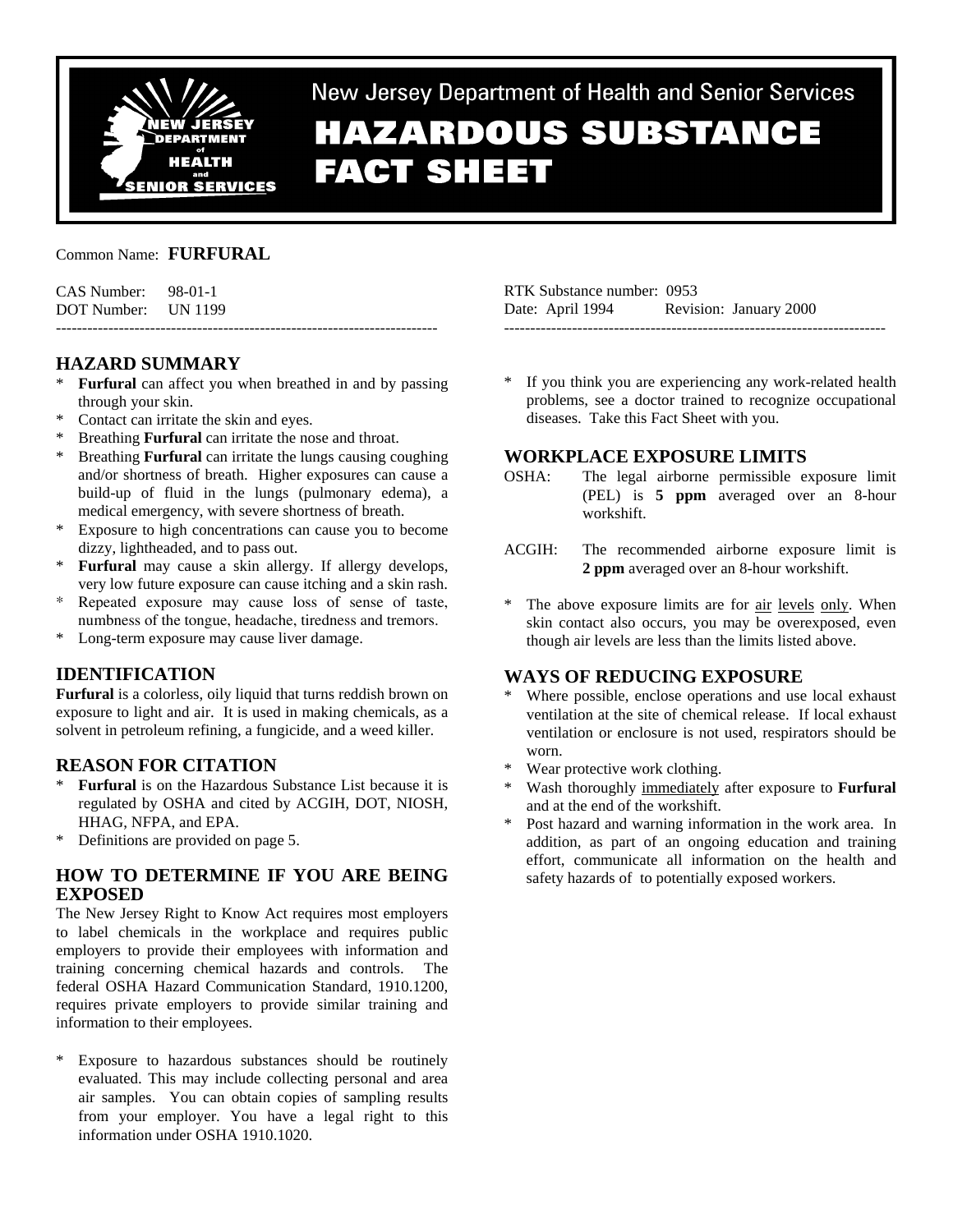This Fact Sheet is a summary source of information of all potential and most severe health hazards that may result from exposure. Duration of exposure, concentration of the substance and other factors will affect your susceptibility to any of the potential effects described below.

---------------------------------------------------------------------------

## **HEALTH HAZARD INFORMATION**

### **Acute Health Effects**

The following acute (short-term) health effects may occur immediately or shortly after exposure to **Furfural**:

- \* Contact can irritate the skin and eyes.
- \* Breathing **Furfural** can irritate the nose and throat.
- Breathing **Furfural** can irritate the lungs causing coughing and/or shortness of breath. Higher exposures can cause a build-up of fluid in the lungs (pulmonary edema), a medical emergency, with severe shortness of breath.
- Exposure to high concentrations can cause you to become dizzy, lightheaded, and to pass out.

## **Chronic Health Effects**

The following chronic (long-term) health effects can occur at some time after exposure to **Furfural** and can last for months or years:

## **Cancer Hazard**

\* There is limited evidence that **Furfural** causes cancer in animals. It may cause cancer of the liver.

### **Reproductive Hazard**

According to the information presently available to the New Jersey Department of Health and Senior Services, **Furfural** has not been tested for its ability to affect reproduction.

### **Other Long-Term Effects**

- Furfural may cause a skin allergy. If allergy develops, very low future exposure can cause itching and a skin rash.
- Repeated exposure may cause loss of sense of taste, numbness of the tongue, headache, tiredness, tremors, itchy throat, and watery eyes.
- Long-term exposure may cause liver damage.

## **MEDICAL**

## **Medical Testing**

For those with frequent or potentially high exposure (half the TLV or greater), the following are recommended before beginning work and at regular times after that:

\* Liver function tests.

If symptoms develop or overexposure is suspected, the following are recommended:

\* Consider chest x-ray after acute overexposure.

Evaluation by a qualified allergist, including careful exposure history and special testing, may help diagnose skin allergy.

Any evaluation should include a careful history of past and present symptoms with an exam. Medical tests that look for damage already done are not a substitute for controlling exposure.

Request copies of your medical testing. You have a legal right to this information under OSHA 1910.1020.

### **Mixed Exposures**

- Because smoking can cause heart disease, as well as lung cancer, emphysema, and other respiratory problems, it may worsen respiratory conditions caused by chemical exposure. Even if you have smoked for a long time, stopping now will reduce your risk of developing health problems.
- Because more than light alcohol consumption can cause liver damage, drinking alcohol may increase the liver damage caused by **Furfural**.

## **WORKPLACE CONTROLS AND PRACTICES**

Unless a less toxic chemical can be substituted for a hazardous substance, **ENGINEERING CONTROLS** are the most effective way of reducing exposure. The best protection is to enclose operations and/or provide local exhaust ventilation at the site of chemical release. Isolating operations can also reduce exposure. Using respirators or protective equipment is less effective than the controls mentioned above, but is sometimes necessary.

In evaluating the controls present in your workplace, consider: (1) how hazardous the substance is, (2) how much of the substance is released into the workplace and (3) whether harmful skin or eye contact could occur. Special controls should be in place for highly toxic chemicals or when significant skin, eye, or breathing exposures are possible.

In addition, the following control is recommended:

\* Where possible, automatically pump liquid **Furfural** from drums or other storage containers to process containers.

Good **WORK PRACTICES** can help to reduce hazardous exposures. The following work practices are recommended:

- Workers whose clothing has been contaminated by **Furfural** should change into clean clothing promptly.
- \* Contaminated work clothes should be laundered by individuals who have been informed of the hazards of exposure to **Furfural**.
- Eye wash fountains should be provided in the immediate work area for emergency use.
- If there is the possibility of skin exposure, emergency shower facilities should be provided.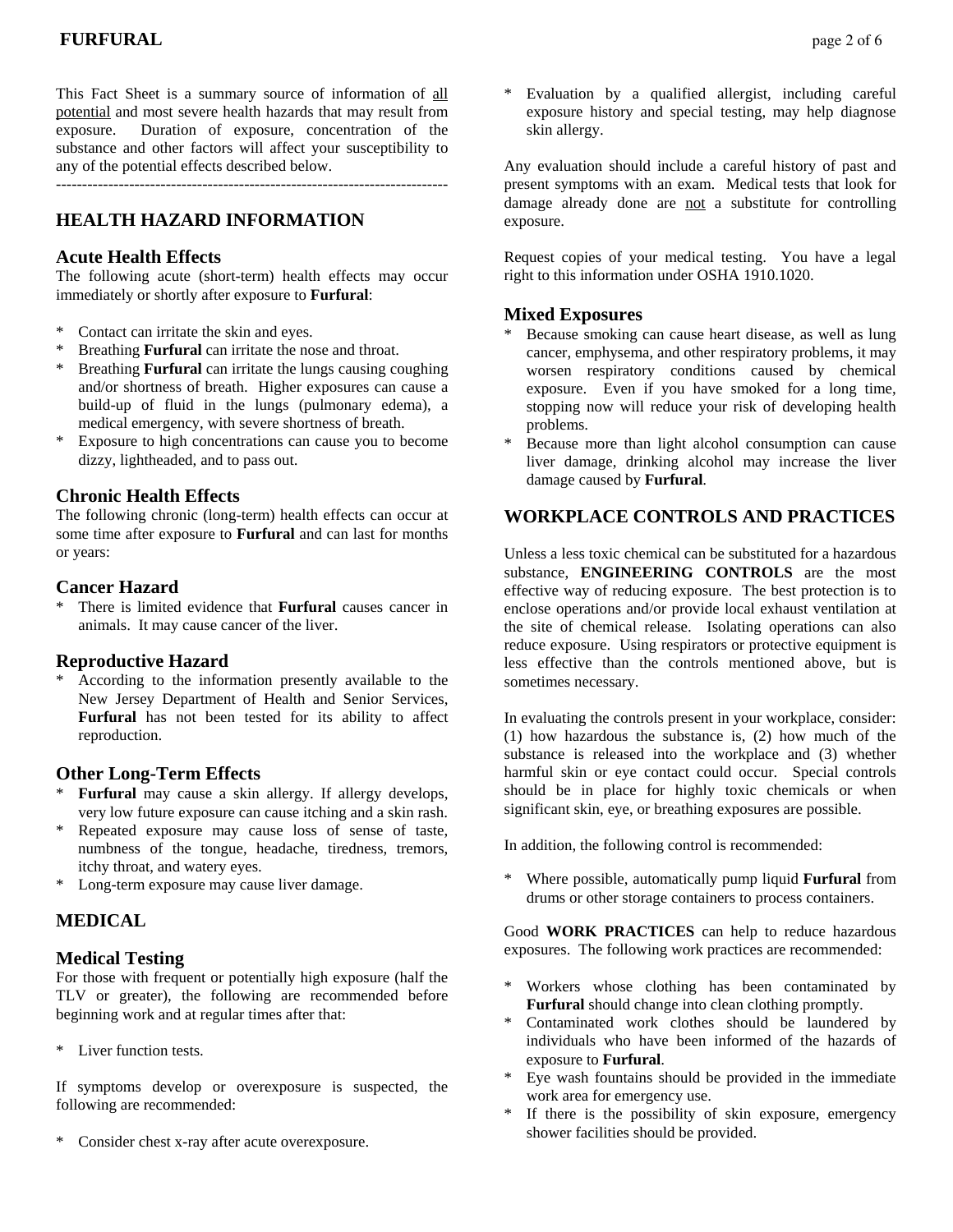# **FURFURAL** page 3 of 6

- \* On skin contact with **Furfural**, immediately wash or shower to remove the chemical. At the end of the workshift, wash any areas of the body that may have contacted **Furfural**, whether or not known skin contact has occurred.
- \* Do not eat, smoke, or drink where **Furfural** is handled, processed, or stored, since the chemical can be swallowed. Wash hands carefully before eating, drinking, smoking, or using the toilet.

## **PERSONAL PROTECTIVE EQUIPMENT**

WORKPLACE CONTROLS ARE BETTER THAN PERSONAL PROTECTIVE EQUIPMENT. However, for some jobs (such as outside work, confined space entry, jobs done only once in a while, or jobs done while workplace controls are being installed), personal protective equipment may be appropriate.

OSHA 1910.132 requires employers to determine the appropriate personal protective equipment for each hazard and to train employees on how and when to use protective equipment.

The following recommendations are only guidelines and may not apply to every situation.

## **Clothing**

- \* Avoid skin contact with **Furfural**. Wear solvent-resistant gloves and clothing. Safety equipment suppliers/ manufacturers can provide recommendations on the most protective glove/clothing material for your operation.
- \* All protective clothing (suits, gloves, footwear, headgear) should be clean, available each day, and put on before work.
- Safety equipment manufacturers recommend *Butyl Rubber*, *Polyvinyl Alcohol* and *Silver Shield* as protective materials.

## **Eye Protection**

- \* Wear indirect-vent, impact and splash resistant goggles when working with liquids.
- \* Wear a face shield along with goggles when working with corrosive, highly irritating or toxic substances.

# **Respiratory Protection**

## **IMPROPER USE OF RESPIRATORS IS DANGEROUS.**

Such equipment should only be used if the employer has a written program that takes into account workplace conditions, requirements for worker training, respirator fit testing and medical exams, as described in OSHA 1910.134.

- For field applications check with your supervisor and your safety equipment supplier regarding the appropriate respiratory equipment.
- \* Where the potential exists for exposure over **2 ppm**, use a MSHA/NIOSH approved full facepiece respirator with an organic vapor cartridge. Increased protection is obtained from full facepiece powered-air purifying respirators.
- If while wearing a filter or cartridge respirator you can smell, taste, or otherwise detect **Furfural**, or if while wearing particulate filters abnormal resistance to breathing is experienced, or eye irritation occurs while wearing a full facepiece respirator, leave the area immediately. Check to make sure the respirator-to-face seal is still good. If it is, replace the filter or cartridge. If the seal is no longer good, you may need a new respirator.
- \* Be sure to consider all potential exposures in your workplace. You may need a combination of filters, prefilters or cartridges to protect against different forms of a chemical (such as vapor and mist) or against a mixture of chemicals.
- Where the potential for high exposure exists, use a MSHA/NIOSH approved supplied-air respirator with a full facepiece operated in a pressure-demand or other positivepressure mode. For increased protection use in combination with an auxiliary self-contained breathing apparatus operated in a pressure-demand or other positivepressure mode.
- Exposure to **100 ppm** is immediately dangerous to life and health. If the possibility of exposure above **100 ppm** exists, use a MSHA/NIOSH approved self-contained breathing apparatus with a full facepiece operated in a pressure-demand or other positive-pressure mode.

## **HANDLING AND STORAGE**

- Prior to working with **Furfural** you should be trained on its proper handling and storage.
- Furfural is not compatible with OXIDIZING AGENTS (such as PERCHLORATES, PEROXIDES, PERMAN-GANATES, CHLORATES, NITRATES, CHLORINE, BROMINE and FLUORINE); STRONG BASES (such as SODIUM HYDROXIDE and POTASSIUM HYDROXIDE); and STRONG ACIDS (such as HYDROCHLORIC, SULFURIC and NITRIC).
- Store in tightly closed containers in a cool, well-ventilated area away from HEAT, AIR and LIGHT.
- Sources of ignition, such as smoking and open flames, are prohibited where **Furfural** is used, handled, or stored in a manner that could create a potential fire or explosion hazard.

## **QUESTIONS AND ANSWERS**

- Q: If I have acute health effects, will I later get chronic health effects?
- A: Not always. Most chronic (long-term) effects result from repeated exposures to a chemical.
- Q: Can I get long-term effects without ever having shortterm effects?
- A: Yes, because long-term effects can occur from repeated exposures to a chemical at levels not high enough to make you immediately sick.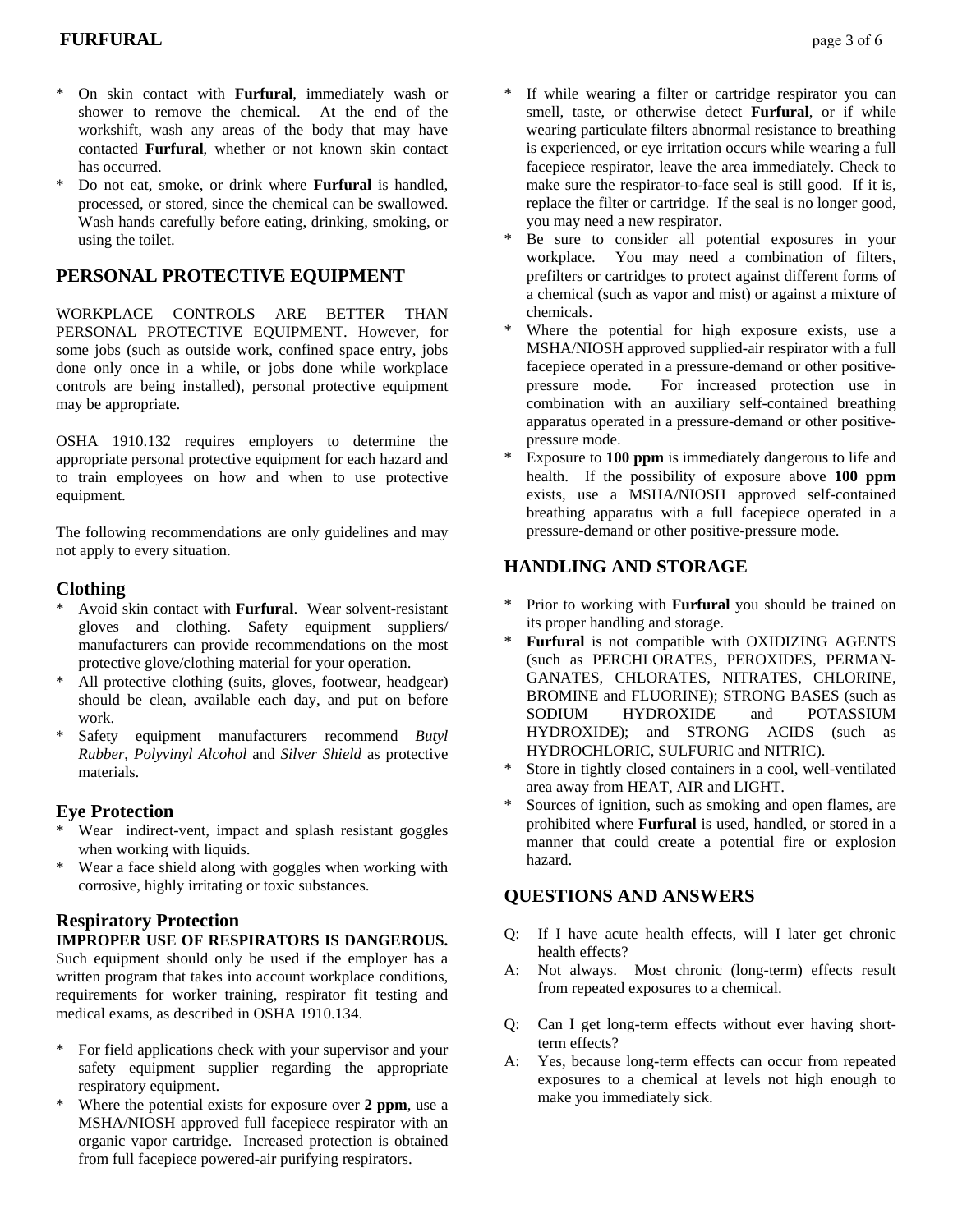- Q: What are my chances of getting sick when I have been exposed to chemicals?
- A: The likelihood of becoming sick from chemicals is increased as the amount of exposure increases. This is determined by the length of time and the amount of material to which someone is exposed.

Q: When are higher exposures more likely?

- A: Conditions which increase risk of exposure include physical and mechanical processes (heating, pouring, spraying, spills and evaporation from large surface areas such as open containers), and "confined space" exposures (working inside vats, reactors, boilers, small rooms, etc.).
- Q: Is the risk of getting sick higher for workers than for community residents?
- A: Yes. Exposures in the community, except possibly in cases of fires or spills, are usually much lower than those found in the workplace. However, people in the community may be exposed to contaminated water as well as to chemicals in the air over long periods. This may be a problem for children or people who are already ill.
- Q: Don't all chemicals cause cancer?
- A: No. Most chemicals tested by scientists are not cancercausing.
- Q: Should I be concerned if a chemical causes cancer in animals?
- A: Yes. Most scientists agree that a chemical that causes cancer in animals should be treated as a suspected human carcinogen unless proven otherwise.
- Q: But don't they test animals using much higher levels of a chemical than people usually are exposed to?
- A: Yes. That's so effects can be seen more clearly using fewer animals. But high doses alone don't cause cancer unless it's a cancer agent. In fact, a chemical that causes cancer in animals at high doses could cause cancer in humans exposed to low doses.

--------------------------------------------------------------------------- The following information is available from:

 New Jersey Department of Health and Senior Services Occupational Health Service PO Box 360 Trenton, NJ 08625-0360 (609) 984-1863 (609) 292-5677 (fax)

Web address: http://www.state.nj.us/health/eoh/odisweb/

### **Industrial Hygiene Information**

Industrial hygienists are available to answer your questions regarding the control of chemical exposures using exhaust ventilation, special work practices, good housekeeping, good hygiene practices, and personal protective equipment including respirators. In addition, they can help to interpret the results of industrial hygiene survey data.

### **Medical Evaluation**

If you think you are becoming sick because of exposure to chemicals at your workplace, you may call personnel at the Department of Health and Senior Services, Occupational Health Service, who can help you find the information you need.

### **Public Presentations**

Presentations and educational programs on occupational health or the Right to Know Act can be organized for labor unions, trade associations and other groups.

### **Right to Know Information Resources**

The Right to Know Infoline (609) 984-2202 can answer questions about the identity and potential health effects of chemicals, list of educational materials in occupational health, references used to prepare the Fact Sheets, preparation of the Right to Know survey, education and training programs, labeling requirements, and general information regarding the Right to Know Act. Violations of the law should be reported to (609) 984-2202.

---------------------------------------------------------------------------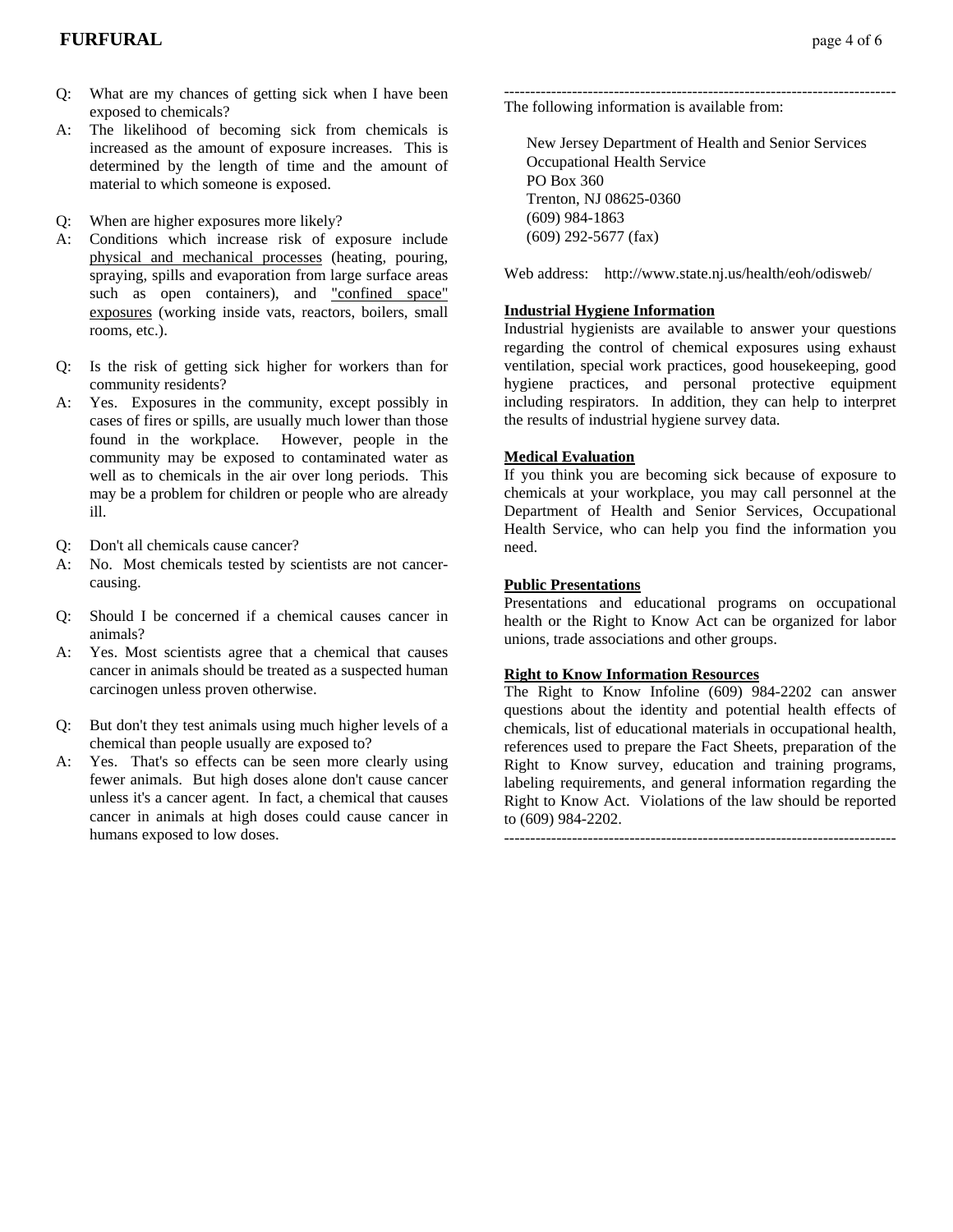## **DEFINITIONS**

**ACGIH** is the American Conference of Governmental Industrial Hygienists. It recommends upper limits (called TLVs) for exposure to workplace chemicals.

A **carcinogen** is a substance that causes cancer.

The **CAS number** is assigned by the Chemical Abstracts Service to identify a specific chemical.

A **combustible** substance is a solid, liquid or gas that will burn.

A **corrosive** substance is a gas, liquid or solid that causes irreversible damage to human tissue or containers.

**DEP** is the New Jersey Department of Environmental Protection.

**DOT** is the Department of Transportation, the federal agency that regulates the transportation of chemicals.

**EPA** is the Environmental Protection Agency, the federal agency responsible for regulating environmental hazards.

A **fetus** is an unborn human or animal.

A **flammable** substance is a solid, liquid, vapor or gas that will ignite easily and burn rapidly.

The **flash point** is the temperature at which a liquid or solid gives off vapor that can form a flammable mixture with air.

**HHAG** is the Human Health Assessment Group of the federal EPA.

**IARC** is the International Agency for Research on Cancer, a scientific group that classifies chemicals according to their cancer-causing potential.

A **miscible** substance is a liquid or gas that will evenly dissolve in another.

**mg/m3** means milligrams of a chemical in a cubic meter of air. It is a measure of concentration (weight/volume).

**MSHA** is the Mine Safety and Health Administration, the federal agency that regulates mining. It also evaluates and approves respirators.

A **mutagen** is a substance that causes mutations. A **mutation** is a change in the genetic material in a body cell. Mutations can lead to birth defects, miscarriages, or cancer.

**NAERG** is the North American Emergency Response Guidebook. It was jointly developed by Transport Canada, the United States Department of Transportation and the Secretariat of Communications and Transportation of Mexico. It is a guide for first responders to quickly identify the specific or generic hazards of material involved in a transportation incident, and to protect themselves and the general public during the initial response phase of the incident.

**NCI** is the National Cancer Institute, a federal agency that determines the cancer-causing potential of chemicals.

**NFPA** is the National Fire Protection Association. It classifies substances according to their fire and explosion hazard.

**NIOSH** is the National Institute for Occupational Safety and Health. It tests equipment, evaluates and approves respirators, conducts studies of workplace hazards, and proposes standards to OSHA.

**NTP** is the National Toxicology Program which tests chemicals and reviews evidence for cancer.

**OSHA** is the Occupational Safety and Health Administration, which adopts and enforces health and safety standards.

**PEOSHA** is the Public Employees Occupational Safety and Health Act, a state law which sets PELs for New Jersey public employees.

**ppm** means parts of a substance per million parts of air. It is a measure of concentration by volume in air.

A **reactive** substance is a solid, liquid or gas that releases energy under certain conditions.

A **teratogen** is a substance that causes birth defects by damaging the fetus.

**TLV** is the Threshold Limit Value, the workplace exposure limit recommended by ACGIH.

The **vapor pressure** is a measure of how readily a liquid or a solid mixes with air at its surface. A higher vapor pressure indicates a higher concentration of the substance in air and therefore increases the likelihood of breathing it in.